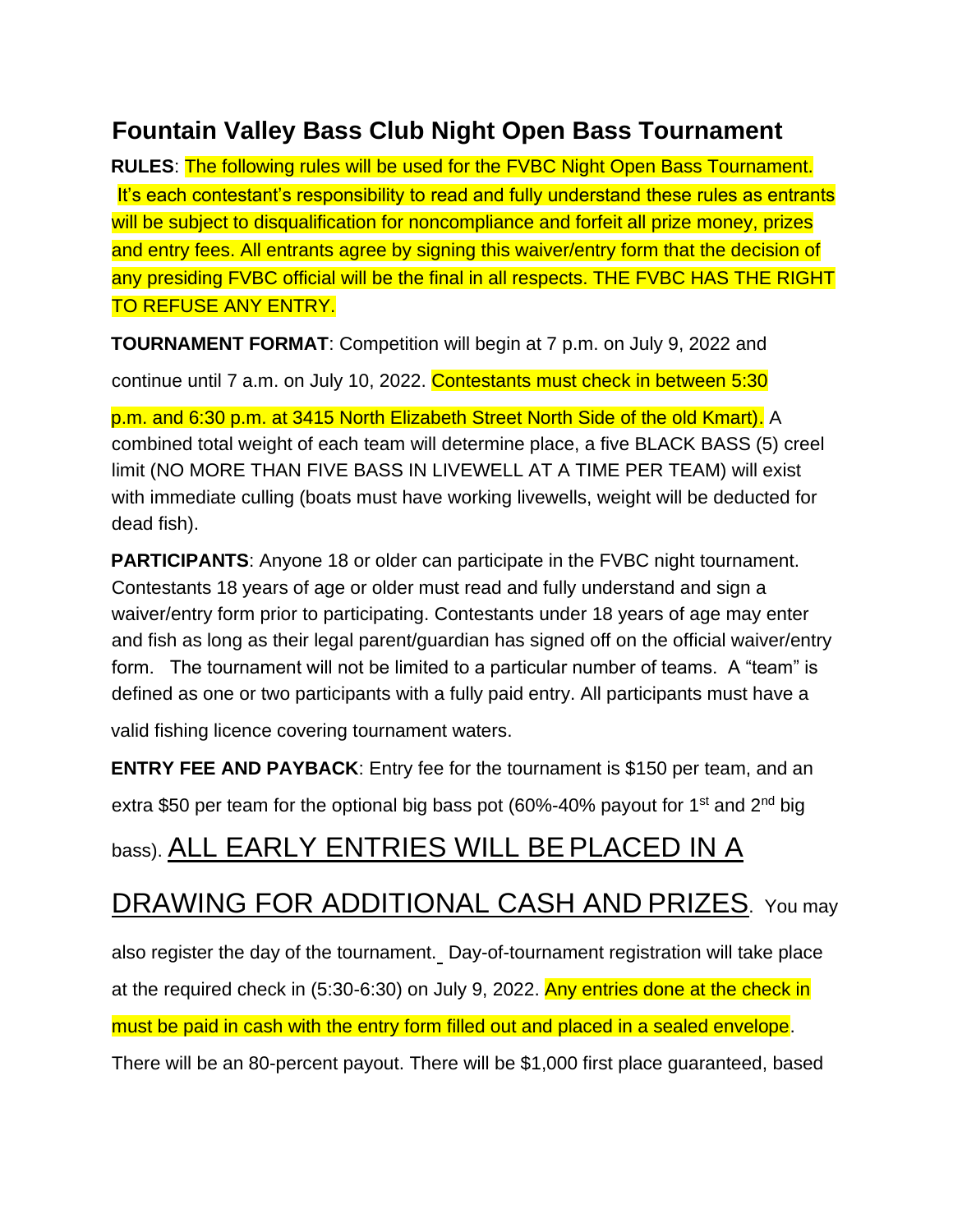on a 25-boat field. The tournament will pay one in five. Payouts will go up based on the number of entries.

**PROTEST**: ALL PROTESTS MUST BE SUBMITTED IN WRITING NO MORE THAN 30 MINUTES AFTER THE OFFICIAL CHECK-IN TIME. All protest decisions will be made by the FVBC official on site. ALL DECISIONS ARE FINAL AND NOT SUBJECT TO ANY GRIEVANCE OR LEGAL PROCEDURES. A verbal protest will not be heard; a protest must be in writing.

**TACKLE, EQUIPMENT AND TROLLING**: Only one rod and reel may be used by each contestant at any one time, and each cast must be completed before another is made. Only artificial baits may be used (pork trailers are the exception). Trolling with the combustion engine is not allowed. The use of lights as fish attractors is prohibited. All bass must be caught on a rod and reel. No tracking, bugging or other devices implanted in a bass may be used. All bass must be caught and reeled in from inside the boat. No two-way radios, cell phones or other electronic communication devices may be used to transmit fishing information during the tournament hours.

**BOATS, MOTORS AND SAFETY**: Any boat 14 feet or longer, if powered by a motor of 15 horsepower or more, may be utilized if it meets all state, federal and local legal requirements and laws. All boats must meet coast guard requirements. All boats must have a minimum of \$300,000 liability insurance and the boater must be able to produce proof upon the tournament director's request. If the boater cannot produce the insurance, the entry fee will be forfeited and the team disqualified. The contestant is solely responsible for his or her actions, including situations due to inclement weather. It is your personal decision to travel to and/or fish in this tournament, regardless of weather conditions.

**TOURNAMENT HOURS**: Competition will begin at 7 p.m. on July 9, 2022, and continue until 7 a.m. on July 10, 2022. Contestants may be on the tournament waters after the 5:30 check in but are NOT allowed to make a cast until 7p.m. July 9. Livewell checks will be conducted at the check in by a FVBC member designated by the tournament director. You may not launch until your livewells have been checked and you have checked in at the above site.

**STARTING ORDER**: This tournament does not have a pre describe launch order. After check in Contestants will be allowed to trailer to the ramp of their choice. Contestants are not allowed to cast until 7p.m.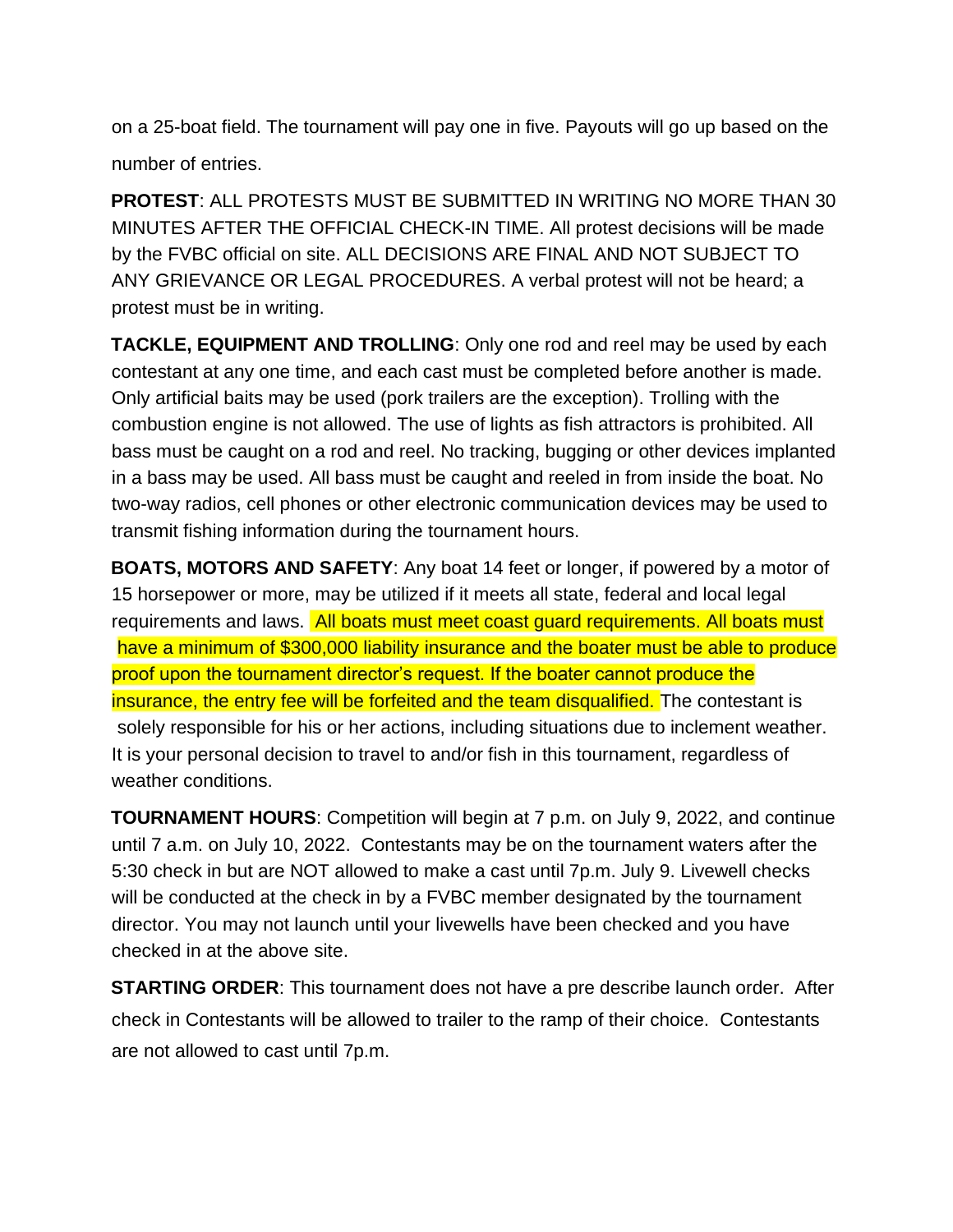**PERMITTED FISHING LOCATIONS**: All areas that can be legally fished are open to contestants. All current, local, state and federal laws concerning allowable Colorado fishing locations will be followed. Anchored boats will be given a 25-yard clearance on all sides. An anchored boat is a boat that has its trolling motor in the stored position, its combustion engine turned off, a rope or other type of material to include all shallowwater anchors resting on the bottom of the lake. Contestants should use common courtesy and judgment when approaching or fishing around other boats. Any announcements made at the tournament site take precedence over written rules.

**SPORTSMANSHIP**: Anyone displaying poor sportsmanship, breaking local, state or federal laws, or violating any of the rules of this tournament will be subject to disqualification and a loss of any entry fees or prize money. The FVBC officials on site will make any decisions concerning disqualifications. Hole sitting will not be tolerated.

**CHECK-IN PROCEDURES**: Contestants must check in between 5:30 and 6:30 p.m. even if they have pre-registared, for a mandatory livewell and lights check. In case of mechanical boat failure or other emergency situation, a team may transport their catch to the weigh-in site by way of another contestant's boat. One team member must remain with the fish until weigh-in. A late penalty of one (1) pound, per minute, will be used after the designated official tournament ending time. After 15 minutes, the team or teams will be disqualified, no excuses. The on-site FVBC official will make all decisions concerning any team that reports an emergency or other event that causes them not to follow the standard check-in procedures and remedies.

**LIVEWELLS**: All livewells must be capable of holding five (5) bass. FVBC encourages the constant use of the aeration system once bass are put in the livewell. A penalty of one-half (.5) pound per dead bass will be deducted from the total weight of the team's bass that are weighed in. If the deduction affects the team's big bass, the big bass weight will only be counted after the deduction. There will not be a courtesy bump board at the weigh-in. If a fish is brought to the scale and measured short, the team will be

disqualified and all entry fees forfeited. Weigh-in location is undetermined as of the writing of these rules. Weigh-in location will be announced by the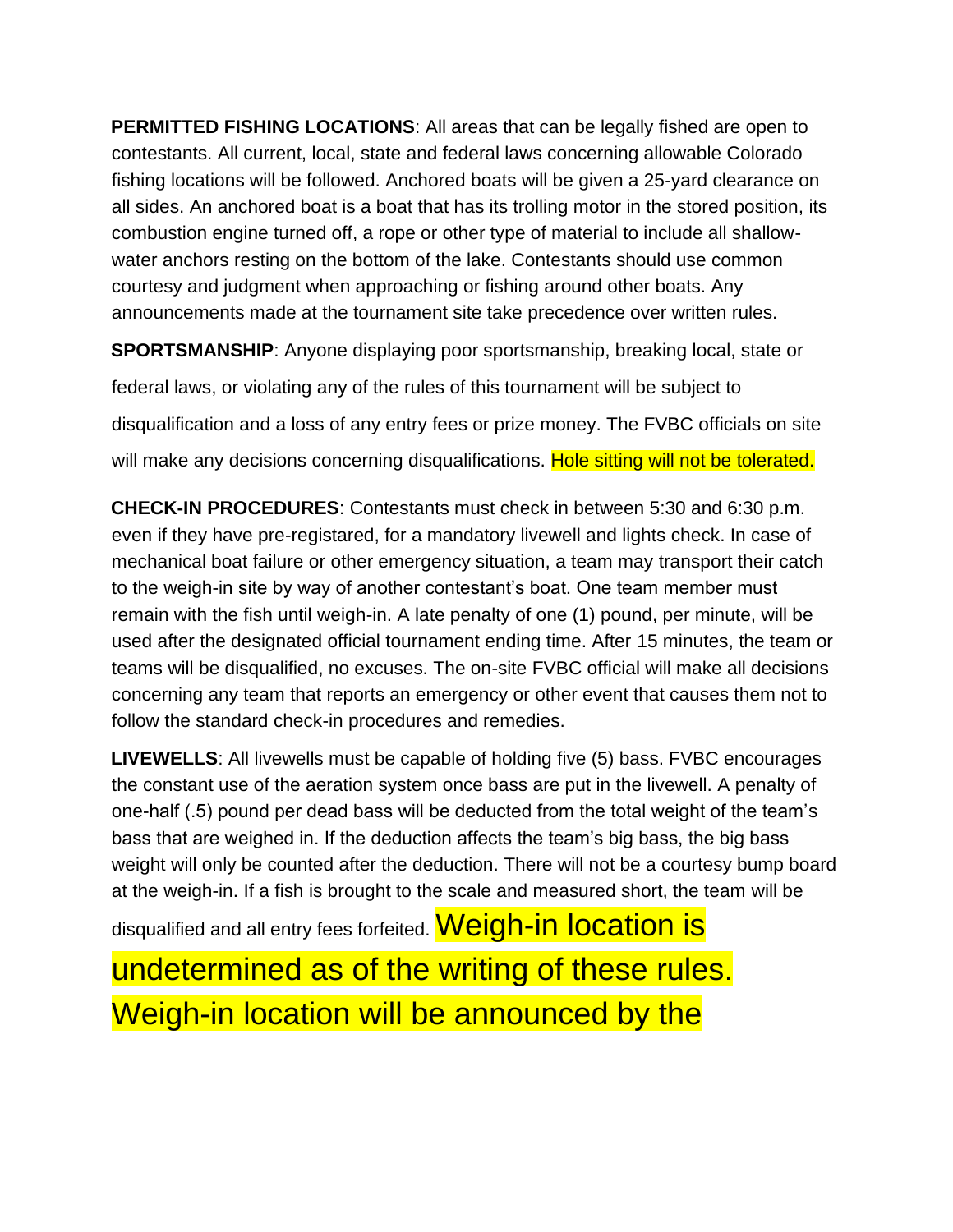## tournament director no later than 5:30 check in on July 9<sup>th</sup>.

**KILL SWITCHES:** All boats that operate in this tournament must have a properly working kill switch. The kill switch cord must be attached to the driver whenever the combustion engine is gear.

**LIFE JACKETS**: Coast Guard approved life vests must be worn and fastened when the combustion engine is engaged.

**ALCOHOL**: All contestants are prohibited from consuming or using alcohol or drugs during the tournament. Consumption of alcohol or drugs after the official tournament ending time is the decision of each adult present. The staff of the FVBC does not recommend the use of any alcohol or drugs at the tournament site.

**SCORING:** Allowable tournament fish are Largemouth, Smallmouth and Spotted Bass, all defined in Colorado as Black Bass. The official length limit for Black Bass, as set by Colorado Parks and Wildlife, will be announced by the on-site FVBC official. The total weight of a team's bass weighed-in will determine finishing places. All ties will be broken by big bass, then by number of bass, then by flip of coin. The FVBC NIGHT OPEN BASS TOURNAMENT HAS A LIMIT OF FIVE (5) BLACK BASS PER TEAM. NO CULLING IS ALLOWED AT THE WEIGH-IN SITE, CULLING MUST BE DONE IMMEDIATELY UPON CATCHING THE 6TH BASS. All bass, will be measured with their mouth closed and on a Golden Rule measuring board. Every attempt will be made to obtain the longest measurement possible. Team members are not allowed to touch the fish once they are presented for weigh-in. It is your responsibility to make every effort to keep your bass alive. No frozen or iced fish will be allowed and any brought to the weigh-in will disqualify the team from the tournament. Each team presenting bass for weigh-in must have caught the bass being weighed-in. The FVBC invites the area CPW Enforcement Officer or Pueblo State Park Ranger to each tournament and contestants can be subject to penalties from a CPW Officer for state or State Park violations. ALL LIVE FISH WILL BE RELEASED.

**FAILURE TO READ THESE RULES OR IGNORANCE OF THESE RULES IS NO EXCUSE. ANY VIOLATION OF THESE RULES WILL BE GROUNDS FOR DISQUALIFICATION FROM ALL FVBC TOURNAMENTS. KNOWLEDGE OF THESE**